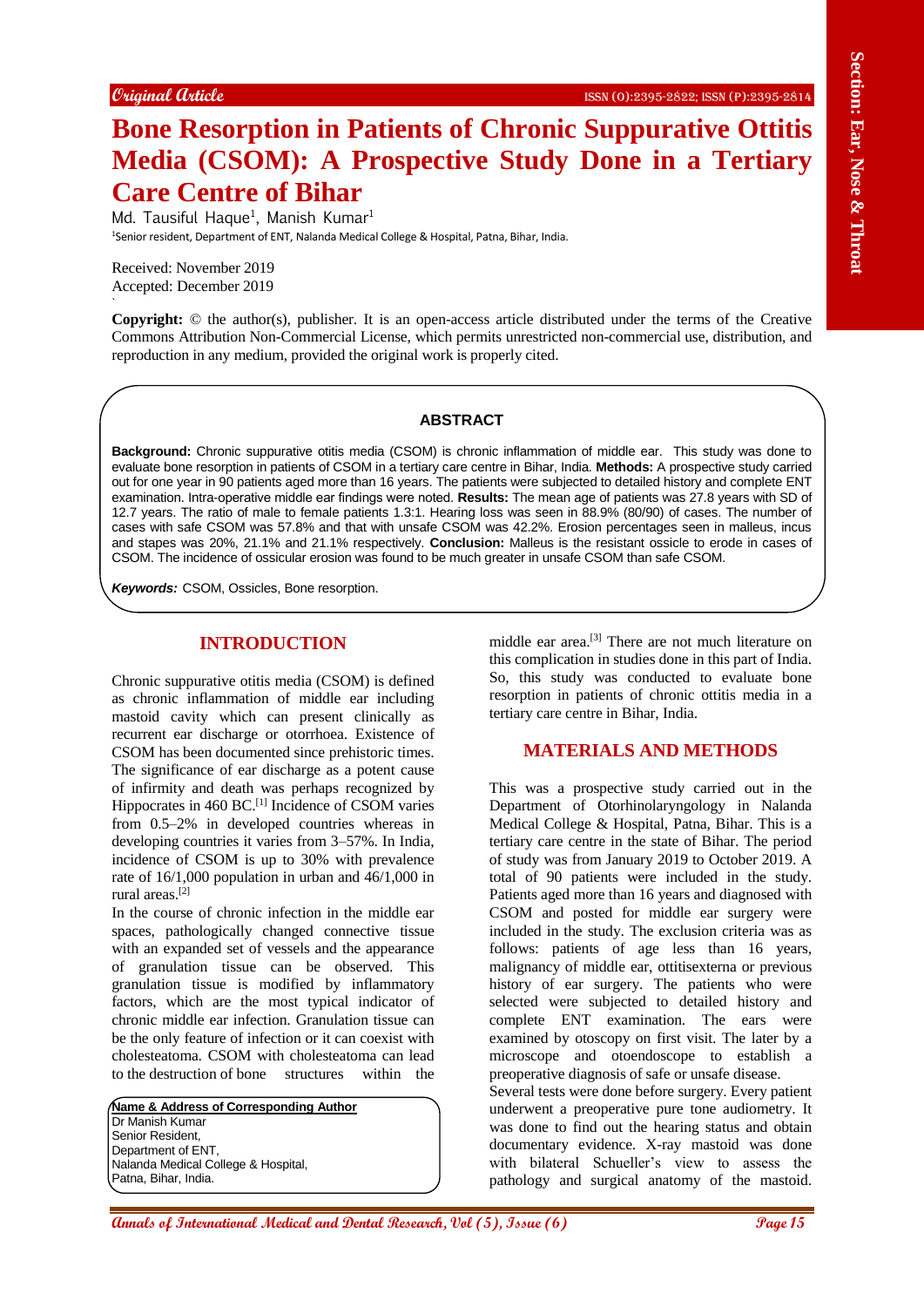### **Haque & Kumar; Bone Resorption in Patients of Chronic Suppurative Ottitis Media**

## **RESULTS**

| Other important findings that were noted are as<br>Intra-operative<br>middle<br>follows:<br>ear<br>findings<br>including ossicular chain status, erosion of the<br>individual ossicles, and continuity of the malleo-<br>incudal and incudo-stapedial joint were noted. <sup>[4]</sup><br>The descripitive data was tabulated and analyzed.<br>The ossicular chain status in safe and unsafe ear was<br>compared statistically. Chi square test was used to<br>evaluate the level of significance and the P value<br>$<$ 0.05 was considered as significant.<br><b>RESULTS</b><br>This study included 90 cases. Cases were further<br>divided into 'safe' and 'unsafe' CSOM bases on the |                                                                                                                                                                                                                                                                                                                                                                                                                                                                                                                                                                                                                                                                            |                                        | this formed the largest group according to age. The<br>number of male cases were 51 (56.7%) and female<br>cases were 39 (43.3%). The ratio of male to female<br>patients 1.3:1. According to the ear affected, right<br>ear was operated in 49 (54.4%) cases and left year in<br>41 (45.6%) cases. All the cases complaints of ear<br>discharge. Hearing loss was seen in 88.9% (80/90)<br>of cases.<br>Based on the intra-operative findings, the patients<br>were reclassified into those with safe CSOM and<br>those with unsafe CSOM [Table 1]. The number of<br>cases with safe CSOM was 52 (57.8%) and that with<br>unsafe CSOM was 38 (42.2%). It was found that<br>malleus was intact in $75.6\%$ (68/90) cases while it<br>was eroded/ necrosed in 20% (18/90) cases and |                       |
|------------------------------------------------------------------------------------------------------------------------------------------------------------------------------------------------------------------------------------------------------------------------------------------------------------------------------------------------------------------------------------------------------------------------------------------------------------------------------------------------------------------------------------------------------------------------------------------------------------------------------------------------------------------------------------------|----------------------------------------------------------------------------------------------------------------------------------------------------------------------------------------------------------------------------------------------------------------------------------------------------------------------------------------------------------------------------------------------------------------------------------------------------------------------------------------------------------------------------------------------------------------------------------------------------------------------------------------------------------------------------|----------------------------------------|-----------------------------------------------------------------------------------------------------------------------------------------------------------------------------------------------------------------------------------------------------------------------------------------------------------------------------------------------------------------------------------------------------------------------------------------------------------------------------------------------------------------------------------------------------------------------------------------------------------------------------------------------------------------------------------------------------------------------------------------------------------------------------------|-----------------------|
|                                                                                                                                                                                                                                                                                                                                                                                                                                                                                                                                                                                                                                                                                          |                                                                                                                                                                                                                                                                                                                                                                                                                                                                                                                                                                                                                                                                            |                                        |                                                                                                                                                                                                                                                                                                                                                                                                                                                                                                                                                                                                                                                                                                                                                                                   |                       |
| <b>Bone</b>                                                                                                                                                                                                                                                                                                                                                                                                                                                                                                                                                                                                                                                                              | Table 1: Status of bone resorption in CSOM (N=90)<br>CSOM(%)                                                                                                                                                                                                                                                                                                                                                                                                                                                                                                                                                                                                               | Safe (%)                               | Unsafe (%)                                                                                                                                                                                                                                                                                                                                                                                                                                                                                                                                                                                                                                                                                                                                                                        | p value               |
| <b>Malleus</b>                                                                                                                                                                                                                                                                                                                                                                                                                                                                                                                                                                                                                                                                           |                                                                                                                                                                                                                                                                                                                                                                                                                                                                                                                                                                                                                                                                            |                                        |                                                                                                                                                                                                                                                                                                                                                                                                                                                                                                                                                                                                                                                                                                                                                                                   |                       |
| Intact<br>Necrosed                                                                                                                                                                                                                                                                                                                                                                                                                                                                                                                                                                                                                                                                       | 68 (75.6%)<br>18 (20%)                                                                                                                                                                                                                                                                                                                                                                                                                                                                                                                                                                                                                                                     | 50 (96.2%)                             | 18 (47.4%)<br>16(42.1%)                                                                                                                                                                                                                                                                                                                                                                                                                                                                                                                                                                                                                                                                                                                                                           | $0.023*$<br>$0.000**$ |
| Absent                                                                                                                                                                                                                                                                                                                                                                                                                                                                                                                                                                                                                                                                                   | 4(4.4%)                                                                                                                                                                                                                                                                                                                                                                                                                                                                                                                                                                                                                                                                    | $2(3.8\%)$<br>$\overline{\phantom{a}}$ | $4(10.5\%)$                                                                                                                                                                                                                                                                                                                                                                                                                                                                                                                                                                                                                                                                                                                                                                       | $\blacksquare$        |
| Total                                                                                                                                                                                                                                                                                                                                                                                                                                                                                                                                                                                                                                                                                    | 90(100%)                                                                                                                                                                                                                                                                                                                                                                                                                                                                                                                                                                                                                                                                   | 52 (100%)                              | 38 (100%)                                                                                                                                                                                                                                                                                                                                                                                                                                                                                                                                                                                                                                                                                                                                                                         |                       |
| <b>Incus</b>                                                                                                                                                                                                                                                                                                                                                                                                                                                                                                                                                                                                                                                                             |                                                                                                                                                                                                                                                                                                                                                                                                                                                                                                                                                                                                                                                                            |                                        |                                                                                                                                                                                                                                                                                                                                                                                                                                                                                                                                                                                                                                                                                                                                                                                   |                       |
| Intact<br>Necrosed                                                                                                                                                                                                                                                                                                                                                                                                                                                                                                                                                                                                                                                                       | 56 (62.2%)<br>19 (21.1%)                                                                                                                                                                                                                                                                                                                                                                                                                                                                                                                                                                                                                                                   | 48 (92.3%)<br>$3(5.8\%)$               | $8(21.1\%)$<br>16(42.1%)                                                                                                                                                                                                                                                                                                                                                                                                                                                                                                                                                                                                                                                                                                                                                          | $0.000**$<br>$0.002*$ |
| Absent                                                                                                                                                                                                                                                                                                                                                                                                                                                                                                                                                                                                                                                                                   | 15 (16.7%)                                                                                                                                                                                                                                                                                                                                                                                                                                                                                                                                                                                                                                                                 | $1(1.9\%)$                             | 14 (36.8%)                                                                                                                                                                                                                                                                                                                                                                                                                                                                                                                                                                                                                                                                                                                                                                        | $0.006*$              |
| <b>Stapes</b>                                                                                                                                                                                                                                                                                                                                                                                                                                                                                                                                                                                                                                                                            |                                                                                                                                                                                                                                                                                                                                                                                                                                                                                                                                                                                                                                                                            |                                        |                                                                                                                                                                                                                                                                                                                                                                                                                                                                                                                                                                                                                                                                                                                                                                                   |                       |
| Intact<br>Necrosed                                                                                                                                                                                                                                                                                                                                                                                                                                                                                                                                                                                                                                                                       | 71 (78.9%)<br>$19(21.1\%)$                                                                                                                                                                                                                                                                                                                                                                                                                                                                                                                                                                                                                                                 | 51 (98.1%)<br>$1(1.9\%)$               | 20 (52.6%)<br>18 (47.4%)                                                                                                                                                                                                                                                                                                                                                                                                                                                                                                                                                                                                                                                                                                                                                          | $0.006*$<br>$0.003*$  |
| Incus was observed to be the most common ossicle<br>to get necrosed in cases of CSOM. In our study,<br>incus was found intact in 56 (62.2%) cases, eroded<br>in 19 $(21.1\%)$ cases and absent in 15 $(16.7\%)$ cases.<br>Stapes was found intact in 71 (78.9%) cases while in<br>19 (21.1%), the stapes was found eroded by the<br>disease. In safe CSOM, 51 (98.1%) of the cases had<br>an intact stapes and only $1$ (1.9%) case had erosion.<br>In unsafe CSOM, $20$ (52.6%) cases had an intact<br>stapes and 18 (47.4%) showed erosion.                                                                                                                                            |                                                                                                                                                                                                                                                                                                                                                                                                                                                                                                                                                                                                                                                                            |                                        | affected. <sup>[8]</sup> The reason for our ratio may be due to<br>outdoor preference of males in many activities. Also,<br>parents seek medical intervention with a little bias<br>toward male child.<br>The duration of ear discharge ranged from 6 months<br>to 40 years (Mean duration 9.89 years). Twenty-four<br>(26.7%) cases had duration of ear discharge between<br>10 and 15 years. The duration of disease in unsafe<br>cases was generally seen to be longer. This particular<br>finding may be a result of conversion of safe type of<br>disease into unsafe disease over time. <sup>[9]</sup>                                                                                                                                                                      |                       |
|                                                                                                                                                                                                                                                                                                                                                                                                                                                                                                                                                                                                                                                                                          |                                                                                                                                                                                                                                                                                                                                                                                                                                                                                                                                                                                                                                                                            |                                        |                                                                                                                                                                                                                                                                                                                                                                                                                                                                                                                                                                                                                                                                                                                                                                                   |                       |
|                                                                                                                                                                                                                                                                                                                                                                                                                                                                                                                                                                                                                                                                                          | <b>DISCUSSION</b>                                                                                                                                                                                                                                                                                                                                                                                                                                                                                                                                                                                                                                                          |                                        | As expected, malleus was found to be most resistant<br>ossicle. Malleus was intact in 75.6% cases while it                                                                                                                                                                                                                                                                                                                                                                                                                                                                                                                                                                                                                                                                        |                       |
| here for early intervention.                                                                                                                                                                                                                                                                                                                                                                                                                                                                                                                                                                                                                                                             | The age group that was affected most in this study<br>was between 16-25 years. Similar results were<br>shown by other studies too.[5-7] The early<br>presentation may be due to two factors. There may<br>be increased awareness to different health issues and<br>difficulty in hearing affecting the work efficiency<br>that may have lead to the adult patients and parents<br>of children to seek early medical intervention. Also,<br>as this hospital is situated in the heart of Patna, it is<br>easily accessible to all and people prefer to come<br>The ratio of male to female patients was 1.3:1. Other<br>studies found different results, females being more |                                        | was eroded/ necrosed in 20%. In safe CSOM,<br>malleus was intact in 96.2% and eroded in 3.8%<br>cases. In unsafe CSOM, malleus was intact in<br>47.4%, eroded in 42.1% and absent in 10.5%. These<br>findings were consistent with those of Udaipurwala<br>et al. <sup>[10]</sup> Sade et al. found a higher incidence, around<br>6.00%, of erosion of malleus in cases of safe CSOM.<br>In unsafe disease they found malleus necrosis that<br>correlates well with our finding. <sup>[11]</sup><br>Incus was observed to be the most common ossicle<br>to get necrosed in cases of CSOM. In our study,<br>incus was found intact in 56 (62.2%) cases, eroded<br>in 19 $(21.1\%)$ cases and absent in 15 $(16.7\%)$ cases.                                                        |                       |

# **DISCUSSION**